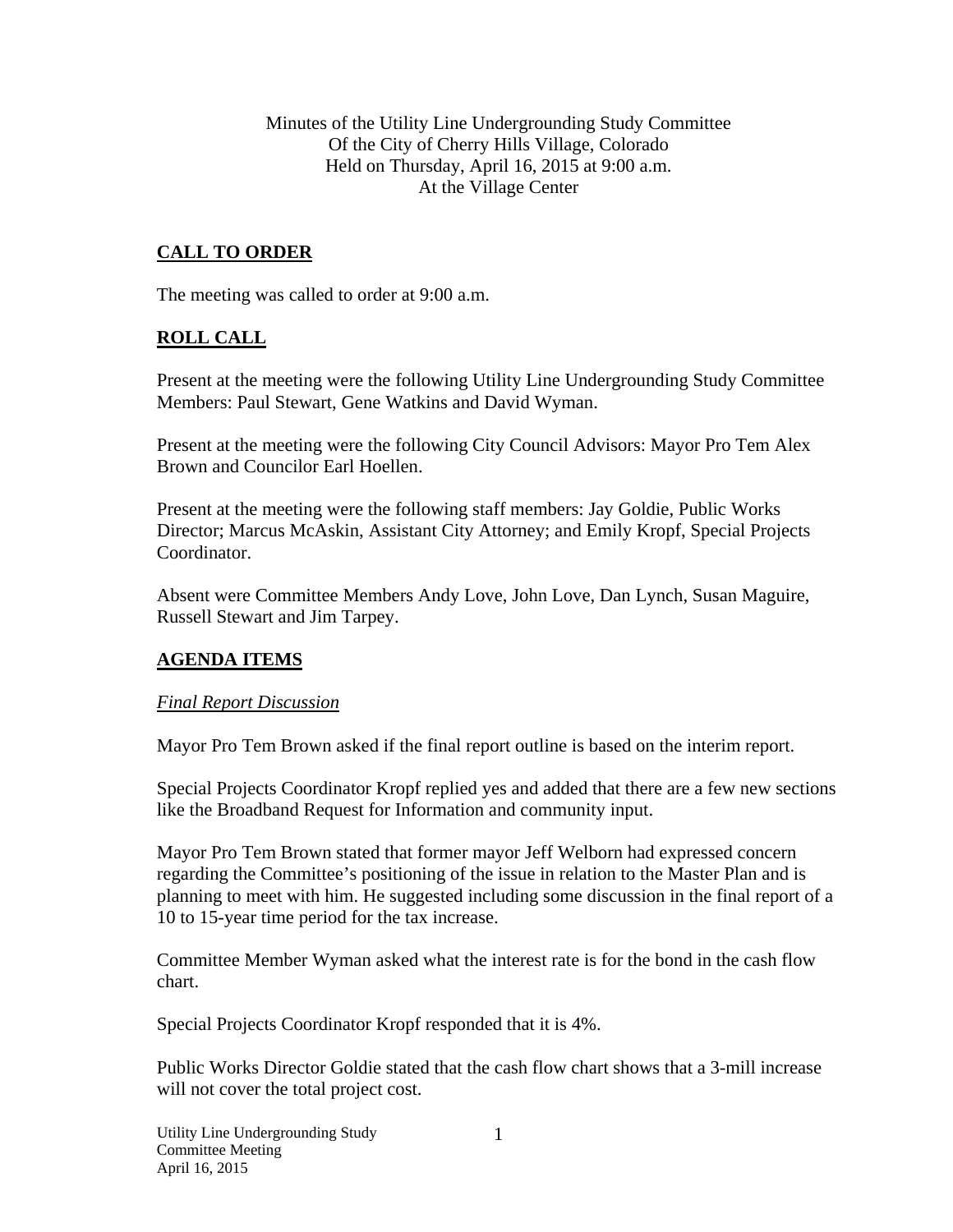Mayor Pro Tem Brown replied that there will likely be a 10% increase in property values due to next year's reassessment.

Committee Member Watkins said that it should be mentioned that property values will likely increase with the installation of broadband.

Committee Member Wyman responded that broadband may have some effect, but it may be little as the community has high property values.

Ms. Karen Elmont with Pinpoint Services said that there is a study from Boulder in which there was an average of \$3,000 in property value increase for a \$250,000 home due to fiber.

Mayor Pro Tem Brown asked if the total project cost at the 75% estimate would be covered by a 3-mill increase.

Public Works Director Goldie stated that the 100% estimate should be used.

Councilor Hoellen said that his neighbors negotiated a 20% discount with Xcel when they buried their overhead lines. He continued that Xcel may not be willing to discuss such a scenario with the City until it is prepared to fund the project.

Committee Member Wyman stated that it may not be prudent to move forward with the proposal until it can be determined what Xcel is willing to do.

Mayor Pro Tem Brown suggested including the cost estimate issues in the final report and letting Council make a decision.

Committee Member Watkins said that Xcel might be willing to work with the City if there was discussion of statewide restrictions as a result of the project.

Mayor Pro Tem Brown stated that he has drafted a letter to send to the president of Public Service Company of Colorado regarding the issues the Committee has faced with Xcel while working on the project.

Public Works Director Goldie asked if the Committee would like to include several alternatives in the final report with one recommendation for Council.

Mayor Pro Tem Brown replied that the recommendation could be a hybrid of the alternatives.

Councilor Hoellen asked if broadband can be found anywhere in the Master Plan.

Public Works Director Goldie responded no, but it could be considered a facet of a safe and healthy community. He added that he would see if there is an applicable reference.